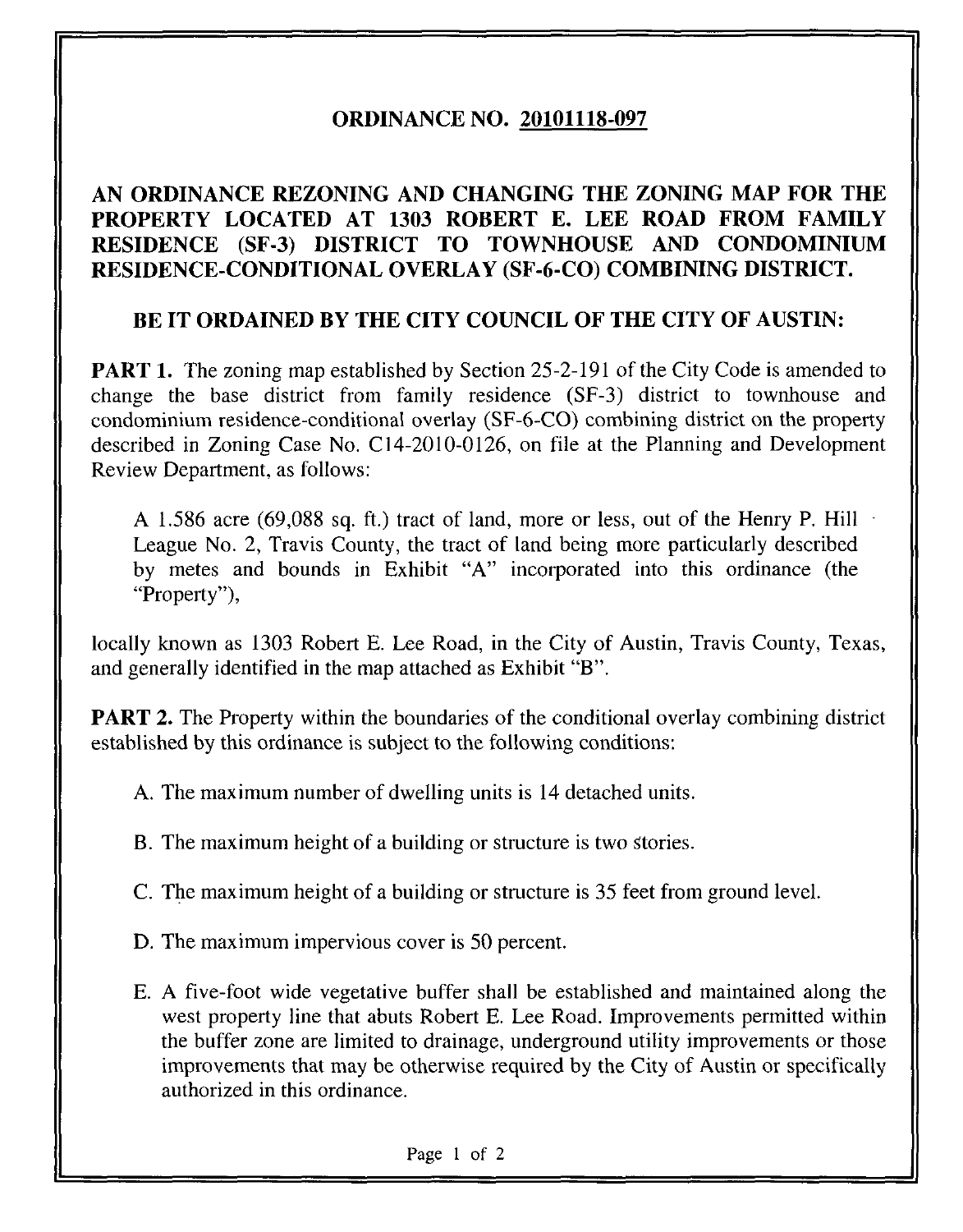Except as otherwise specifically restricted under this ordinance, the Property may be developed and used in accordance with the regulations established for the townhouse and condominium residence (SF-6) base district, and other applicable requirements of the City Code.

**PART 3.** This ordinance takes effect on November 29, 2010.

## **PASSED AND APPROVED**

ş  $\tilde{\S}$ November 18 (2010)  $\hat{\xi}$ Lee I $\mu$ £Ang *v*ell Mayor **APPROVED: ATTEST:** Shirley A. Gentry Karen M. Kennard City Clerk **Acting City Attorney** Page 2 of 2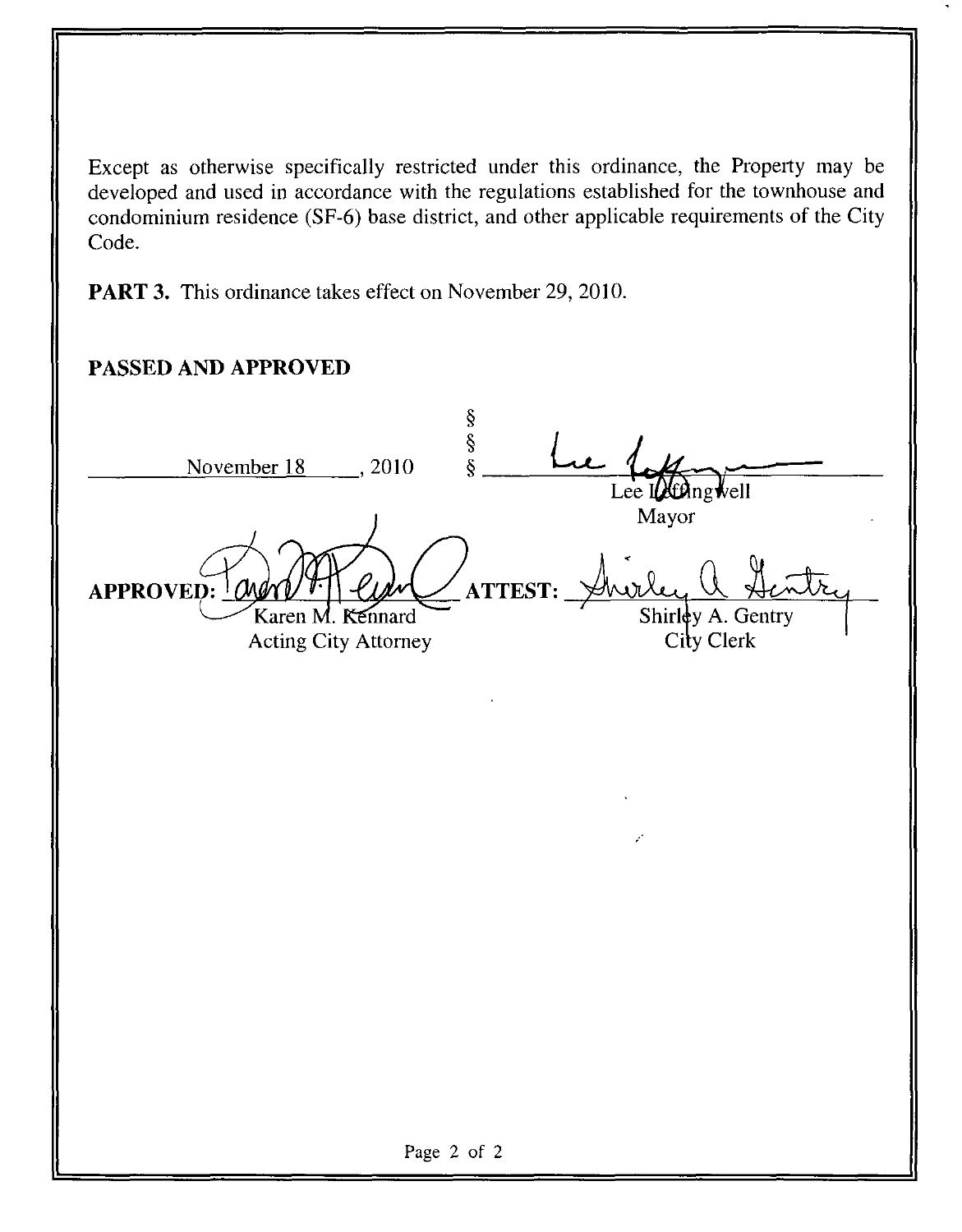# EXHIBIT.  $\mathfrak{u} \not\!\!\!\downarrow \times \mathfrak{v}$

#### ALL POINTS SURVEYING, INC.

FIELD NOTES OF A SURVEY OF TWO (2) TRACTS OF LAND OUT OF THE HENRY P. HILL LEAGUE NO. 2, SITUATED IN TRAVIS COUNTY, TEXAS, SAID TRACTS ARE KNOWN AS TRACT NO. ONE AND TRACT NO. TWO IN A DEED TO WILLIAM R. TURPIN BY DEED OF RECORD IN VOLUME 5481 PAGE 1435, DEED RECORDS OF TRAVIS COUNTY, TEXAS, THE PERIMETER OF TRACT NO. ONE AND TRACT NO. TWO IS COMBINED FOR THE PURPOSES OF THIS DESCRIPTION AND BEING MORE PARTICULARLY DESCRIBED BY METES AND BOUNDS AS FOLLOWS:

BEGINNING at an iron pipe found, said pipe is in the North margin of Melridge Place, said pipe is the Southeast comer of the above described Tract No. One and being the Southeast corner of the herein described tract and being the PLACE OF BEGINNING hereof

THENCE N 30° 05' 00" E(bearing basis) with the East line of said Tract No. One passing the Southwest comer (at an undetermined distance) of Zilker Skyline Condominiums as recorded in Volume 12706 Page 759, Real Property Records of Travis County, Texas (R.P.R.O.T.C.T), and continuing with the dividing line of Tract No. One and Zilker Skyline Condominiums, a total distance of 313.16 ft. to a nail found in a fence post at the Northeast corner of Tract No. One, same being the Southeast comer of that certain 0.85 acre tract conveyed to DanJandco Ltd. by deed recorded in Volume 12839 Page 810, R.P.R.O.T.C.T,, said nail is the Northeast comer hereof.

THENCE along the dividing line of Tract No. One and the above said 0.85 acre tract, N 59° 39' 39" "W, 77.54 ft. to an iron rod set at the Southeast corner of the above said Tract No. Two, for an ell corner hereof.

THENCE along Tract No. Two, the following three (3) calls:

- 1.) N 29° 58' 56" E, 4,00 ft. a calculated point
- 2.) N 59° 40' 55" W, 17.00 ft, a cotton spindle set

3.)S 29°'52'46" W, 4.00 ft. to an iron rod set on the North line of Tract No. One, same being the South line of the above said 0.85 acre tract, for an ell comer hereof

THENCE with the dividing line of Tract No. One and the 0.85 acre tract, N 59° 40' 27" W, 172.03 ft to "X" found in rock wall, in the East margin of Robert E. Lee, said "X" is the common rear corner of said tracts, for the Northwest comer hereof

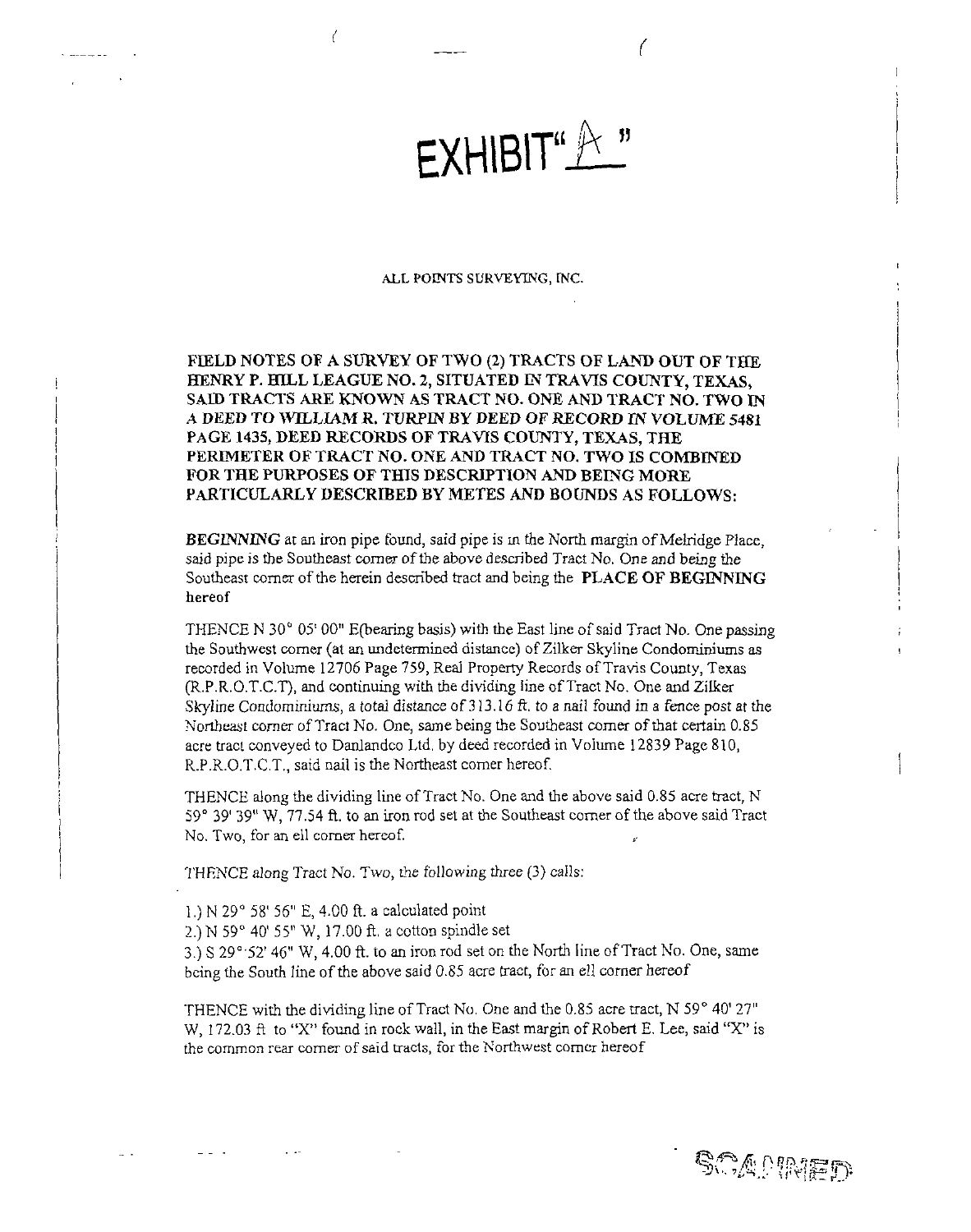THENCE along the West line of Tract No. One and the East margin of Robert E. Lee, the following four (4) calls:

1.) S 44° 34' 33" W, 45.43 ft. to an iron pipe found at a point of curvature to the left.

2.) Along said curve, the radius of which is 30.00 ft. the arc distance is 22.87 ft., the chord of which bears S 23" 80' 28" W, 22.32 ft. to an "X" found in a rock wall

3.) S 01 $^{\circ}$  00' 52" W, 259.57 ft. to an "X" found in a rock wall at a point of curvature to the left

4.) Along said curve, the radius of which is 40.57 ft., the arc distance is 43.48 ft., the chord of which bears S 29° 22' 01" E, 41.08 ft. to an iron pipe found at a point of tangency, being the intersection of the East margin of Robert E. Lee and the North margin of Melridge Place

THENCE along the South line of Tract No. One and the North margin of Melridge Place, S 59° 42' 30" E, 113.66 ft. to the PLACE OF BEGINNING and containing 1.586 acres or 69,088 square feet of land.

Surveyor's comments:

This metes and bounds description is to accompany a survey map of even date.

DAVID BELL

R.P.L.S.No. 3994 JOB No. 09R36007



 $10/2/07$ 

61! South Congress - Suite 100-Austin. Texas 7S704 Telephone. (512)440-0071 'For: (512)440-0199

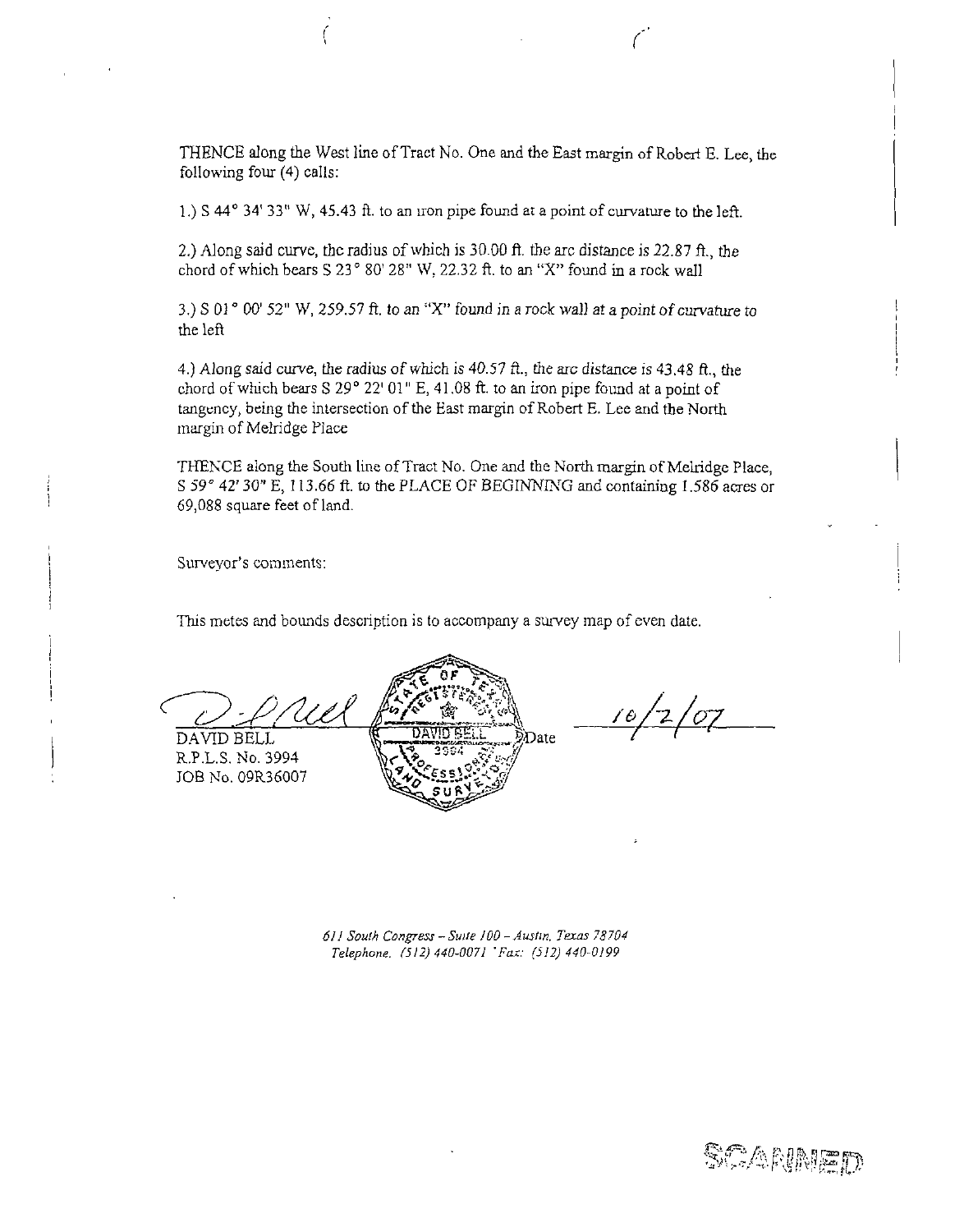



Ć